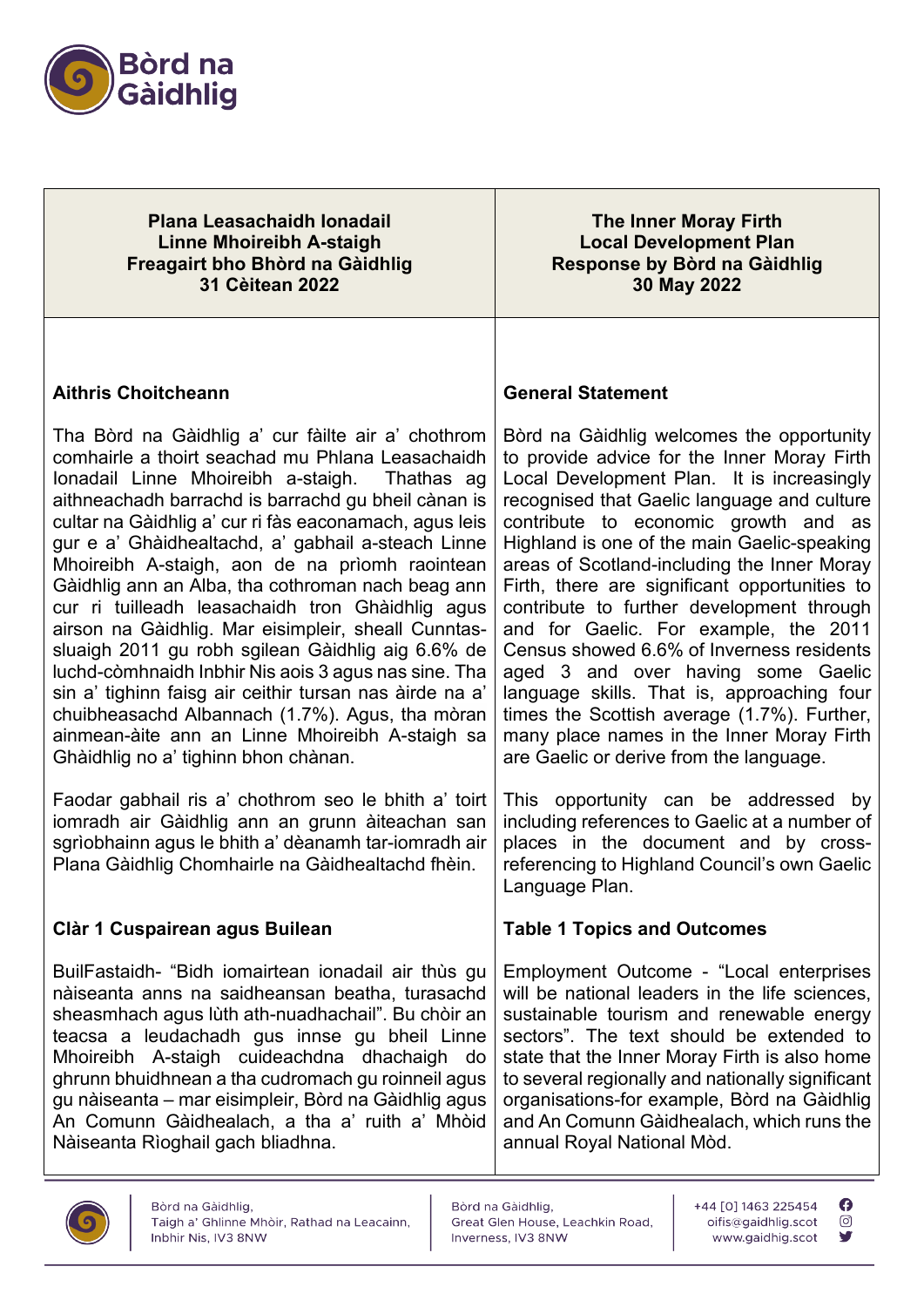| Earrann 2 - Ro-innleachd spàsail                                                                                                                                                                                                                                                                                                                                                                                                                                                                                                                                                                | <b>Section 2 - Spatial strategy</b>                                                                                                                                                                                                                                                                                                                                                                                                                                                                     |
|-------------------------------------------------------------------------------------------------------------------------------------------------------------------------------------------------------------------------------------------------------------------------------------------------------------------------------------------------------------------------------------------------------------------------------------------------------------------------------------------------------------------------------------------------------------------------------------------------|---------------------------------------------------------------------------------------------------------------------------------------------------------------------------------------------------------------------------------------------------------------------------------------------------------------------------------------------------------------------------------------------------------------------------------------------------------------------------------------------------------|
| Tha iomradh air "ar dualchas nàdair, togte agus<br>cultarail". Tha sinn gu làidir den bheachd gum bu<br>chòir don iomradh air "dualchas cultarail" cuideam a<br>chur air cho cudromach 's a tha dualchas cultarail<br>do-bheantainn (leithid na Gàidhlig) ann a bhith a'<br>dèanamh àiteachan sònraichte; agus gu bheil seo a<br>cheart cho cudromach ris an dualchas chorporra. Bu<br>chòir don teacsa an uair sin bruidhinn air na dòighean<br>anns an urrainn do thogalaichean agus maoin<br>chorporra eile taic a thoirt do ghnìomhachd<br>stèidhichte air maoin chultarail dho-bheantainn. | There is reference to "our natural, built and<br>cultural heritage". We strongly believe that<br>the reference to "cultural heritage" should<br>highlight the importance of <i>intangible</i> cultural<br>heritage (such as the Gaelic language) in<br>making places distinctive; and that this is of<br>equal importance to the physical heritage.<br>The text should then note the ways that<br>buildings and other physical assets can<br>support activities based on intangible cultural<br>assets. |
| Mapa 1 Ro-innleachd spàsail - raointean fàis a<br>dh'fhaodadh a bhith ann an turasachd sheasmhach                                                                                                                                                                                                                                                                                                                                                                                                                                                                                               | Map 1 Spatial strategy-sustainable tourism<br>potential growth areas                                                                                                                                                                                                                                                                                                                                                                                                                                    |
| Tha sinn a' cur fàilte air Inbhir Nis a bhith na sgìre den<br>leithid. Tha an ceangal eadar so-mhaoin chultarail<br>dho-bheantainn agus leasachadh corporra ri fhaicinn<br>anns na molaidhean a th' ann an-dràsta airson a'<br>Sin, àite<br>cruinneachaidh<br>airson<br>Chultarlainn.<br>dibhearsain, ionnsachadh agus càirdeas gus a'<br>Ghàidhlig, a cultar, agus a traidiseanan<br>a<br>chomharrachadh agus a neartachadh. Bhiodh an<br>goireas seo airson luchd-còmhnaidh ionadail (an dà<br>chuid le Gàidhlig agus eile) a bharrachd air luchd-<br>tadhail gu Linne Mhoireibh A-staigh.    | We welcome the inclusion of Inverness as<br>such an area. The link between intangible<br>cultural assets and physical development is<br>evident in the current proposals for An<br>Cultarlann. That is, a gathering place for<br>entertainment, learning and friendship to<br>celebrate and strengthen Gaelic, its culture,<br>and traditions. The facility would be for local<br>residents (both Gaelic speakers and others)<br>as well as visitors to the Inner Moray Firth.                          |
| Turasachd Sheasmhach                                                                                                                                                                                                                                                                                                                                                                                                                                                                                                                                                                            | <b>Sustainable Tourism</b>                                                                                                                                                                                                                                                                                                                                                                                                                                                                              |
| Tha an sgrìobhainn ag ràdh gu " feum sinn a' chuid  <br>as fheàrr a dhèanamh den sho-mhaoin a th' againn<br>mar-thà agus dèanamh cinnteach gun lìbhrig e sàr<br>eòlasan seasmhach agus fìor do luchd-tadhail". Bu<br>chòir an teacsa an uair sin a ràdh gu bheil a'<br>Ghàidhlig gu mòr na so-mhaoin do thurasachd ann<br>an Linne Mhoireibh A-staigh. A chionn gu bheil i na<br>prìomh phàirt dhligheach de dh'eachdraidh agus de<br>chultar na sgìre.                                                                                                                                         | The document states that "we need to make<br>the most of our existing assets and ensure<br>that they deliver high quality, sustainable and<br>authentic visitor experiences". The text<br>should then note that Gaelic is very much an<br>asset for tourism in Inner Moray Firth. That is<br>not least because it is authentic, a key part of<br>the area's history and culture.                                                                                                                        |
| Tha cothrom air leth ann airson cànan is cultar na<br>Gàidhlig a chur ri turasachd sheasmhach ann an<br>Linne Mhoireibh A-staigh eadhon barrachd na tha a'<br>tachairt an-dràsta. Tha sin follaiseach ann an:                                                                                                                                                                                                                                                                                                                                                                                   | There is a tremendous opportunity for an<br>even greater contribution of Gaelic language<br>and culture to sustainable tourism in the Inner<br>Moray Firth. That is evident in:                                                                                                                                                                                                                                                                                                                         |
| 1. Comas a' chànain luchd-tadhail aig a bheil<br>ùidh innte a thàladh gus a bhith<br>ag<br>ionnsachadh barrachd ma deidhinn.<br>Lorg                                                                                                                                                                                                                                                                                                                                                                                                                                                            | 1. The language's ability to attract<br>visitors who are interested in learning<br>more about Gaelic. A VisitScotland                                                                                                                                                                                                                                                                                                                                                                                   |



Bòrd na Gàidhlig, Great Glen House, Leachkin Road, Inverness, IV3 8NW